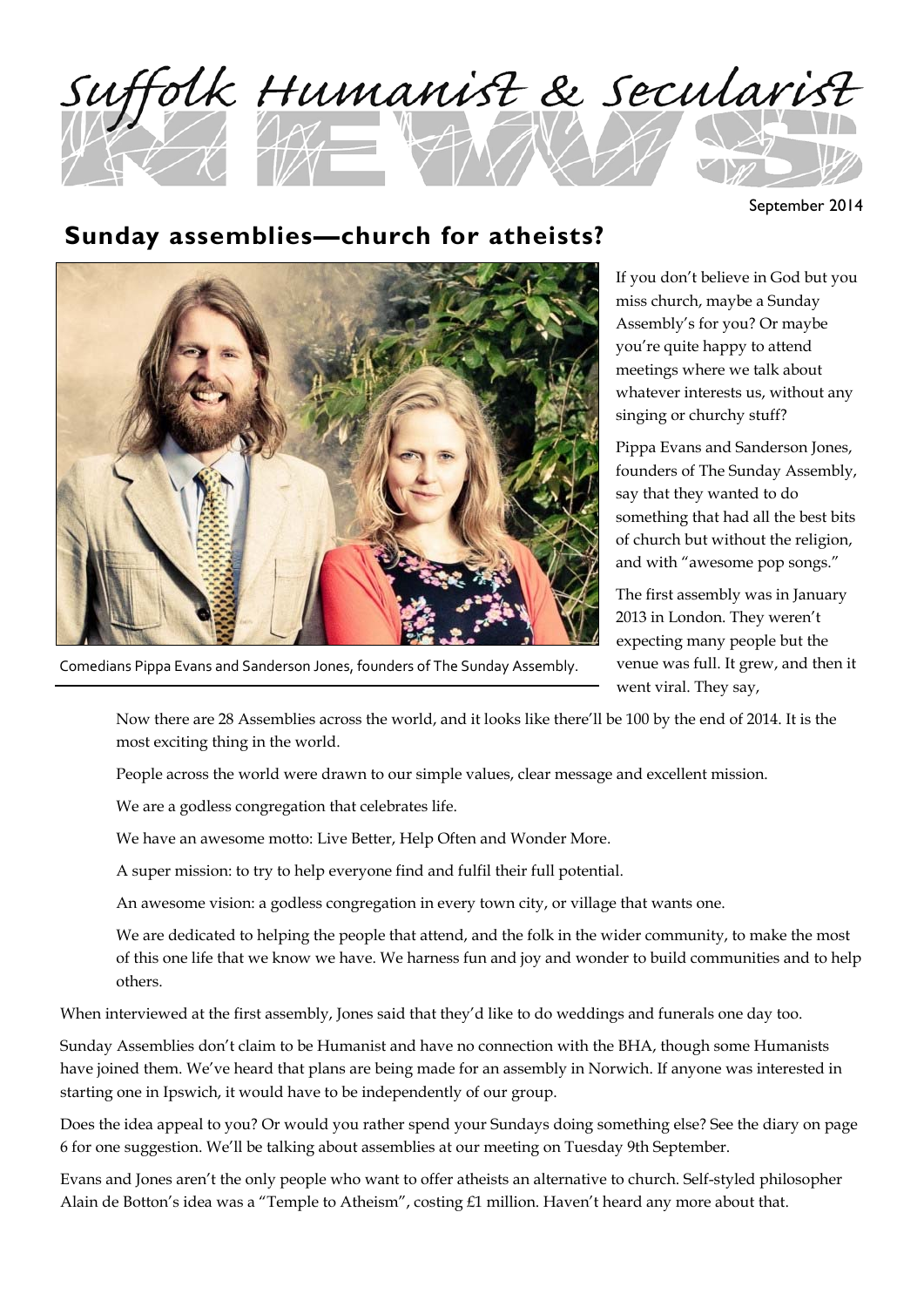#### **Are you persecuted?**

You may have read that a succession of British public figures have claimed that British Christians are persecuted. Now the former Attorney-General, Dominic Grieve, has joined the chorus of complaint. The Telegraph reported,

Britain is at risk of being "sanitised" of faith because an "aggressive form of secularism" in workplaces and public bodies is forcing Christians to hide their beliefs, a former attorney general has warned.

Dominic Grieve said he found it "quite extraordinary" that people were being sacked or disciplined for expressing their beliefs at work.

He described Christianity as a "powerful force for good" in modern Britain and warned that Christians should not be "intimidated" and "excluded" for their beliefs.

While Christians and others in Iraq are in fear for their lives, British Christians clearly don't know what persecution is.

The sort of cases that Grieve and others have been referring to involved evangelical Christians who expected special treatment because of their faith, including discriminating against others on religious grounds, such as the B & B owners who refused to let a room to a gay couple.

To read more about the issue go to: www.secularism.org.uk/blog/2014/08/grievousnonsense.

Meanwhile, the Equality and Human Rights Commission (EHRC) has launched a major call for evidence from individuals and organisations about how their religion or belief (including non-belief), or that of other people, may have affected their experiences in the workplace and in using the services and facilities they need in everyday life.

The Commission wants to hear about the issues people face, including issues stemming from the provision of faith schools, religious selection of pupils and collective worship in schools. (We know, for example, that faith schools have discriminated against staff who are either atheist or of the wrong religion.)

The Commission will use the evidence as part of its work looking at assessing the effectiveness of current equality and human rights legislation on religion or belief.

The Commission also wants to hear from employers and employees about the religion or belief issues people face in the workplace and how solutions have been found. The Commission wants to know about both negative and positive experiences since 2010.

Despite a number of high profile legal cases involving the manifestation of religion or belief in the workplace, the EHRC say very little is known about how frequently these issues occur in practice.

The information will be used to assess how employers and service providers are taking religion or belief into account and the impact this has on individuals. The work covers all faiths and beliefs, including non-belief, and experiences in England, Scotland and Wales.

The consultation will remain open until 14th October. To take part, go to http://goo.gl/xol01s.

"Persecution is not an original feature in any religion; but it is always the strongly marked feature of all religions established by law."

― Thomas Paine, The Age of Reason

#### **British Muslims' fatwa**

British Muslims have declared a fatwa condemning the jihadis who go to fight with the 'Islamic State' in Iraq and Syria as "heretics". A fatwa is a ruling on a point of Islamic law by a religious authority. It cannot be revoked and lasts as long as the lives of the people it's directed against.

The Islamic State jihadis have proclaimed Abu Bakr al-Baghdadi as caliph and "leader for Muslims everywhere", but scholars have said that they don't know what they're talking about, and are ignorant of the history of Islam. The first four caliphs were companions of Mohammed who assumed control of the emerging Muslim empire in Arabia after the prophet's death in 632. They were supreme political and religious leaders who were supposed to rule with the consent of the majority of Muslims, but three out of the four were assassinated. The caliphate was finally abolished by the Turkish leader Mustafa Kemal Atatürk in 1924.

The concept of a modern caliphate is deeply divisive. While Sunni Muslims believe a caliph should be elected by his followers, followers of Shia Islam can only accept a ruler who is a direct descendant of Mohammed.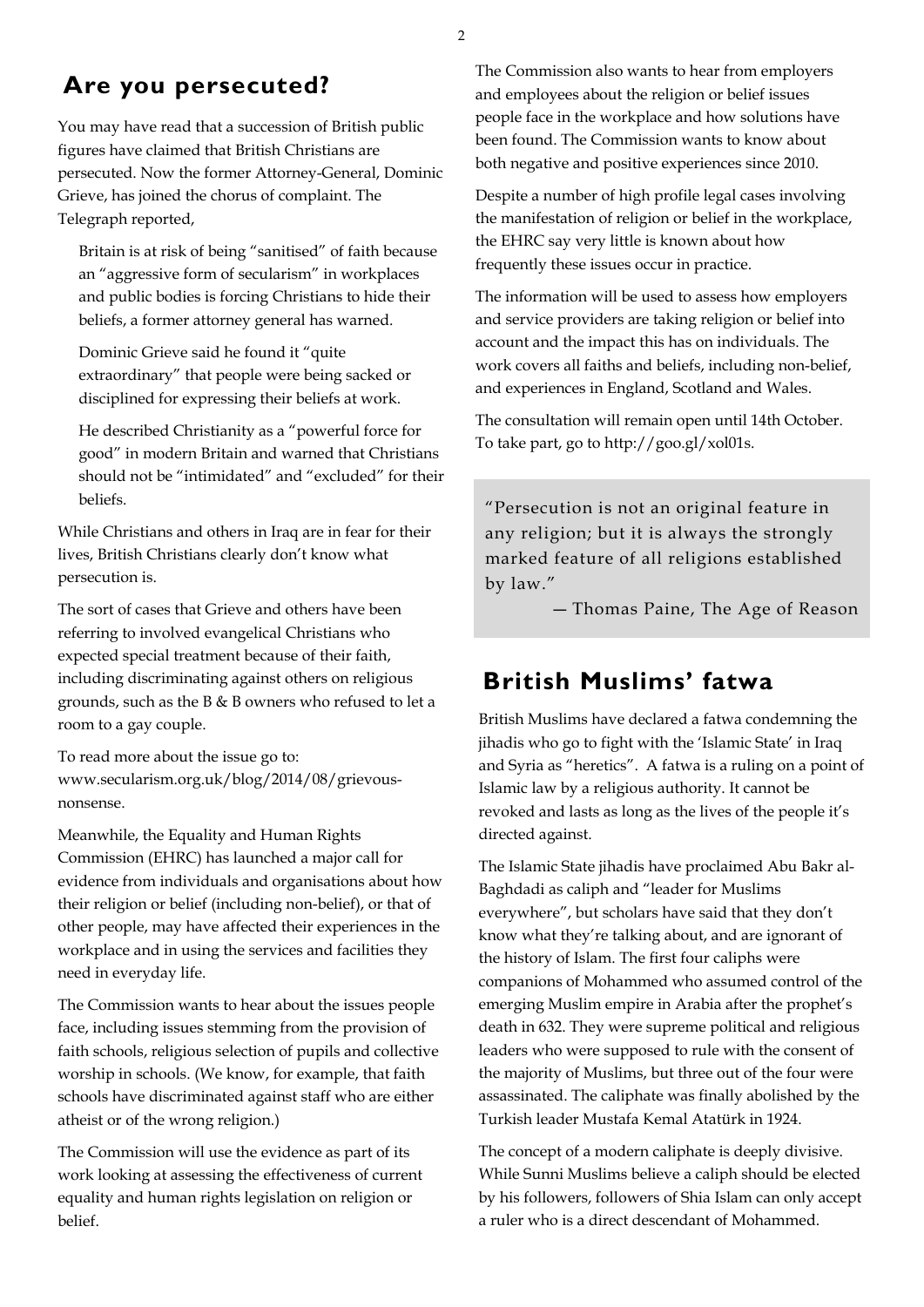#### **Secularism**

#### *Margaret Nelson*

Am I alone in looking forward to a time when religion is allowed for "consenting adults in the privacy of their own home"?

— Lucy Craig, letter to the Observer, 22/10/06

I don't remember what Lucy was responding to, but she was evidently tired of hearing about religion. What she may not have realised was that, not long ago, it was less socially acceptable to talk about religion in public than it is now, unless you were with people who shared your faith, it was private.

In general, I'm less interested in what other people believe than in how they behave. Organised religion, particularly the established church, is a nuisance, forever making demands on the public purse while claiming the moral high ground. But an increasing number of British people are like my mum, who developed her own private beliefs and kept them to herself.

Anti-theists, the hardline wing of the atheist tendency, are as boring as the evangelical religionists, forever opining that religion ought to be banned, or dismissing religious people as stupid. Religion will always be with us, thanks to humanity's stubborn refusal to reject it. I had a Jewish friend, a widow who'd been a wartime refugee. I conducted her husband's funeral and eventually conducted hers too. She wasn't a religious Jew but she said that she thought that many people have a "yearning" for something above and beyond the material world, and it was hard to put this into words. She chose 'Beim Schlafengehen' (Upon going to sleep) from 'Four Last Songs' by Richard Strauss for her husband's funeral, and we played it at hers. It's so beautiful it makes me weep. Some might call this yearning a "spiritual" dimension to life, though I've always had trouble understanding what that means. Anyway, it's what many find in religion, though not all.

I'm not on the evangelical wing of the Humanist "movement", as some will insist on calling it. Humanism, to me, is simply a way of viewing the

Elderly people at weddings always poke me and say "You're next." So guess what?... I started doing the same thing to them at funerals.

Tweet by @tweetcomedy



He's done nothing wrong. He's just showing us Amnesty International UK's phone number.

A reminder to look beyond the stereotype, copied from Amnesty Portugal.

world, without reference to any intermediary. Since I first got involved with social Humanism—meeting others who share the same outlook, and conducting rite of passage ceremonies free from religion—I've come to feel that secularism is increasingly important. The term has been misused by the sort of people mentioned on page two who are ignorant of its potential. As Douglas Todd wrote in the Vancouver Sun, "Secularization is the best thing that's ever happened to religion." It means equality for all, whatever you believe, and the freedom to be true to yourself, ignoring authority. It could be the best thing that ever happened for all of us. Hardline atheists might even come to agree.

"The very notion of a community leader is damaging. It promotes the idea that ethnic or religious identity defines an individual's views on all other matters"

Ellen-E Jones, the Independent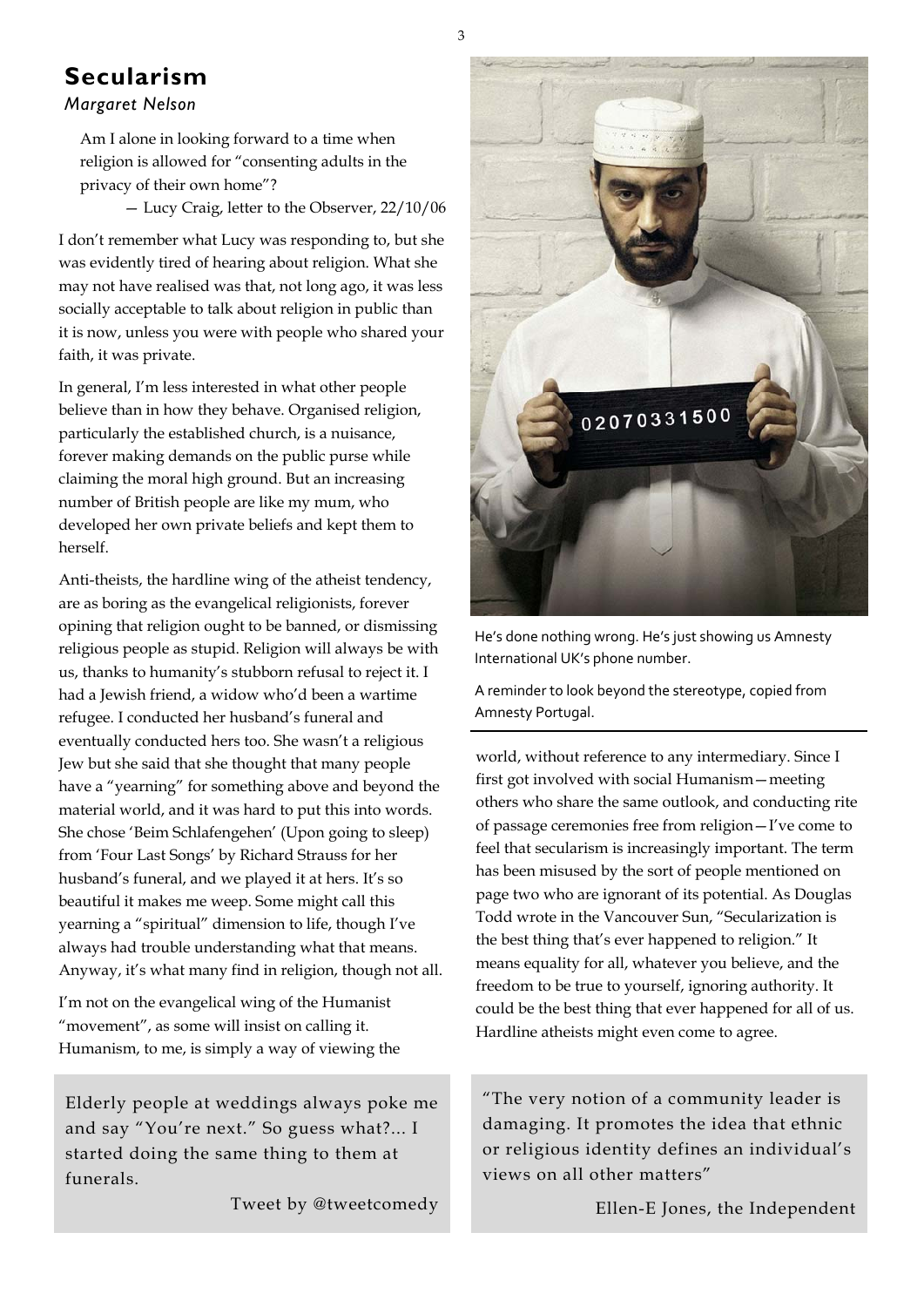## **SIFRE seminar on "What wisdom can the faiths contribute to caring?"**

#### *Denis Johnston*

Suffolk Interfaith Resource (SIFRE) held a one-day seminar on the above topic in July. Invited to chair a session, I was curious to discover how the subject would be approached and a little alarmed when I saw a flyer that read, "Holistic care and treatment encompasses mind, body and spirit", fearing new age mumbo-jumbo. The flyer added that the day was primarily intended for "professional careers and others involved with or concerned about the various support networks on which our society depends", which was a better description of the topic.

The keynote address by Dr Christine Whitney Cooper of University Campus Suffolk focussed on the need to provide patients with dignity and kindness. She began by inviting one of the audience to come and sit on what turned out to be commode, illustrating what it felt like to be on a commode in a non-private place. She referred to the recent problems in Mid-Staffordshire and the lessons that had to be learned, concluding that "the need is to teach compassion", explaining how that might be done.

Most of the other morning's talks were short summaries of the rules or policies from religious texts, or descriptions of the roles of charities. A few personal stories reflected on negative experiences with care homes and the NHS. One that caused great distress was the shaving of an elderly Muslim's beard when he was unable to communicate. It was striking that the traditional "care in the family" models (particularly in Asian families) were in disarray as children had left the familial home to seek work. Finally, St Nicholas Hospice chaplain Charles Amoah spoke of his experiences in Ghana, Ireland and Ipswich, commenting on how in Africa medicines would be blessed before use ("Africans are incurably religious"), and that he was shocked when, in Ireland, a cup of tea was offered to a bereaved family member; in Ghana tea was only offered at a time of celebration.

The afternoon began with a presentation by Joanna Spicer from the Suffolk Health and Well-being Board. She explained, de-mystified and de-jargonised the changes that were going on.

Several speakers mentioned that when people go into hospital they tick a box to indicate their religion (or not) and that is it. Julie Sadler (Head of Patient Experience and Adult Safeguarding at The Ipswich Hospital NHS Trust) said that only "C of E" or "RC" ever appeared and that she'd reorganised the chaplaincy team to be more involved with patients. She remarked that the big difference in today's hospitals is that, with some exceptions, people are generally in and out quickly; consequently opportunities for patients get to know each other (e.g. doing the tea-round) are fewer.

A further aim of the day was "to highlight the value of spiritual support for cared-for and carer alike and to explore what insights and values the faiths have to offer our myriad support agencies." In the afternoon we split into groups and mine focussed on this aim. After a bit of an unresolved struggle to agree what "spiritual support" meant, a rather telling statement came from one of the carers, who said, "Spiritual support: it always ends with rituals," followed by an awkward silence. Since most of those present were from religious organisations, I found it odd that there was almost no attempt to challenge that assertion. There was almost a feeling of embarrassment, as if he had touched a nerve.

I can't say that I identified any specific "wisdom" that the faiths brought to caring but perhaps this was because they seem to create problems and complications for cared-for and carers alike. A number of relatively easily fixed things were highlighted by the speakers from the various religious groups, e.g. teaching carers about the patients' various cultural and religious sensitivities, and even that vegetarians will eat more than cauliflower cheese. A greater problem was due to conflicts of faith; the religious beliefs of some staff meant that they could be reluctant to provide help to those of different faiths. This was rather pithily summarised by one as, "Christians don't do Yoga".

There were some more intractable issues. With hindsight I suspect that these ethical dilemmas were the ones that the carers hoped the event would help to answer. It was then that the relatively few carers present began to speak more openly about problems with their patients' families. I can best summarise these by simply listing some of the comments verbatim:

"Sometimes families are unable to cope but won't let go."

"Where does the power and decision making lie when both family and patient are incapacitated?"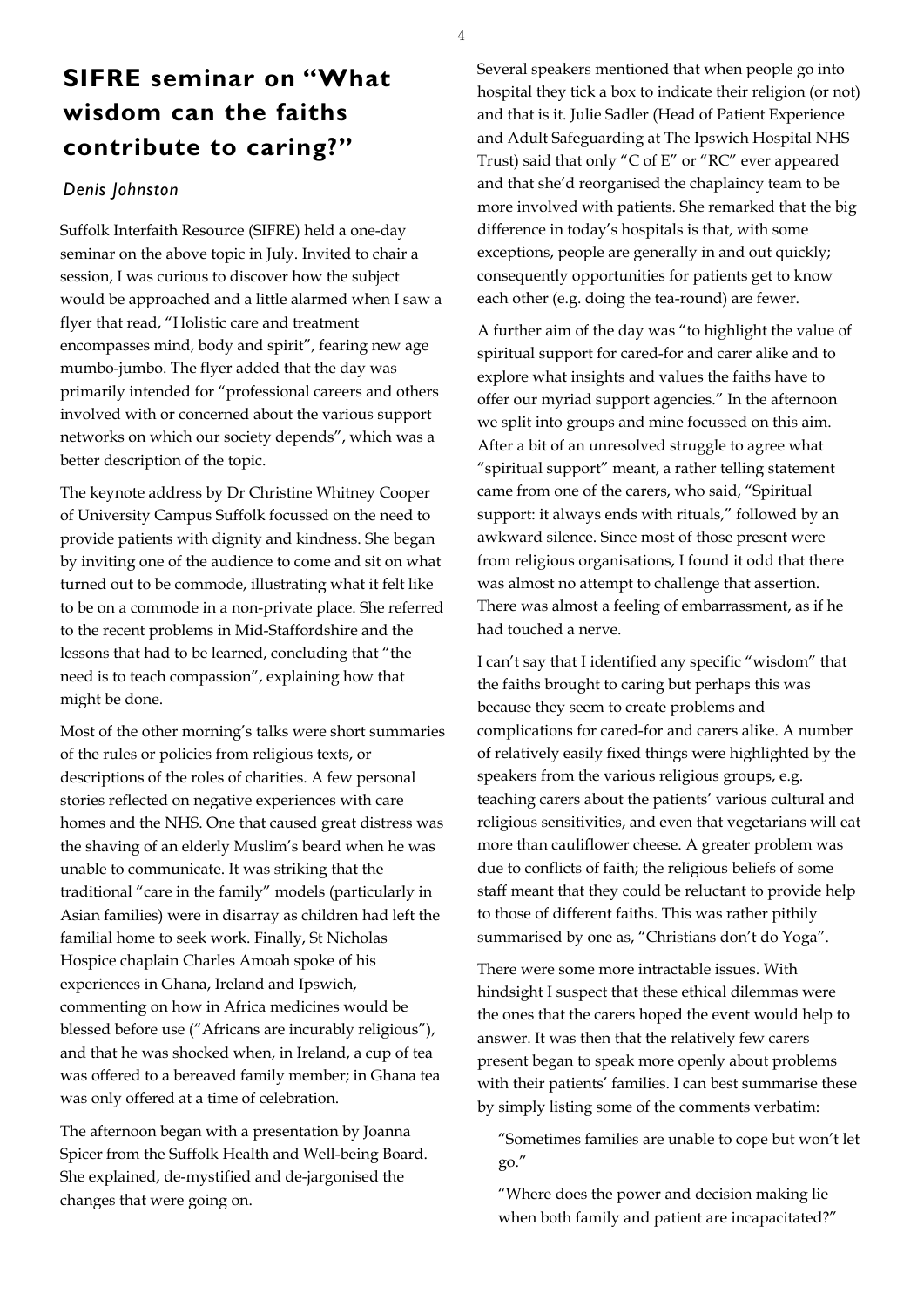5

"In families, who should carers listen to?"

"Who has the authority for deciding parents' care amongst children and siblings?"

"Often the family can be the biggest problem that carers have."

"Often meetings in hospital are with totally dysfunctional families."

Just as the topic of living wills was raised, time was up.

Feedback suggested people found the day helpful and have enthusiastically signed up for a core support network. All in all an interesting day with perhaps not so surprising an outcome.

The fact that these things are being considered now is an improvement on the situation several years ago, when I was involved in a SIFRE training session for hospital staff and carers. A nurse said that she was in the habit of leaving a Bible on a patient's locker and praying beside him or her, if he or she was terminally ill, regardless of whether she knew that he or she was a Christian, and seemed to be proud of her initiative. When told that this wasn't appropriate, she was visibly taken aback. *MN*

#### **Witch-finder sues the BHA**

The British Humanist Association (BHA) and Witchcraft and Human Rights Information Network (WHRIN) are being sued for half a £billion by wealthy evangelical preacher and 'witch hunter' Helen Ukpabio, who calls herself a 'Lady Apostle'. Mrs Ukpabio claims to have expertise in identifying children and adults possessed with witchcraft spirits and in how they can be 'delivered' from them. Her lawyers have told the BHA and WHRIN that she's launching a legal case against them due to their criticism of her teachings and methods.

Ukpabio, Nigerian founder of the Liberty Foundation Gospel Ministries, has been accused of exploiting superstitious beliefs around demonic possession, which can and often does result in the endangering of vulnerable children. The BHA has called for Ukpabio and others like her to be banned from the UK on the grounds that they are a threat to child welfare and their practices are not conducive to the public good.

The eminent media lawyer Mark Stephens CBE, representing the defendants, said, 'We thought witchfinding had been left behind in all civilised societies since the death of the last Witch-finder general, Matthew Hopkins in 1647 … Whilst the medieval methods of Matthew Hopkins are no longer used to "identify witches", of course, we must remain ever vigilant of the danger of persecution of innocent children – babies, even – being branded as witches by latter-day self-styled witch-finders with perverse and pernicious views. These people must not be allowed to identify the vulnerable as witches. Freedom of speech is at its most precious when it permits voices to be raised against such evil. British libel laws must never be abused to censor matters of such public importance.'

#### **Dr Brantly thanks God**

Dr. Kent Brantly was serving as medical director for the Samaritan's Purse Ebola Consolidated Case Management Center in Monrovia when he tested positive for Ebola. He was flown back to the US where he recovered in Emory University Hospital, Atlanta. He thanked God for his miraculous recovery, giving credit for his now rude health to his organisation's new and advanced, most powerful yet, experimental prayer.

Satirical website NewsBiscuit.com reports, "The prayer, which had been in development for over five years, has never before been tested on humans, but prayers given for laboratory monkeys deliberately infected with Ebola had previously shown promising results. Bradley's organisation Samaritan's Purse claim the prayer still needs more research before being cleared for wider use, as at the moment it only appears to work for white people in possession of incredible new anti-Ebola drugs."

Yes, we know that Ebola's a serious subject, but...

I'd love to hear from you. It's good to know that there's somebody out there who reads this newsletter. Articles and letters would be very welcome, either by email or the old-fashioned way, by post.

Email margaret@suffolkhands.org.uk or write to me at:

Margaret

5 Hadleigh Road Elmsett Ipswich IP7 6ND

Next issue—November.